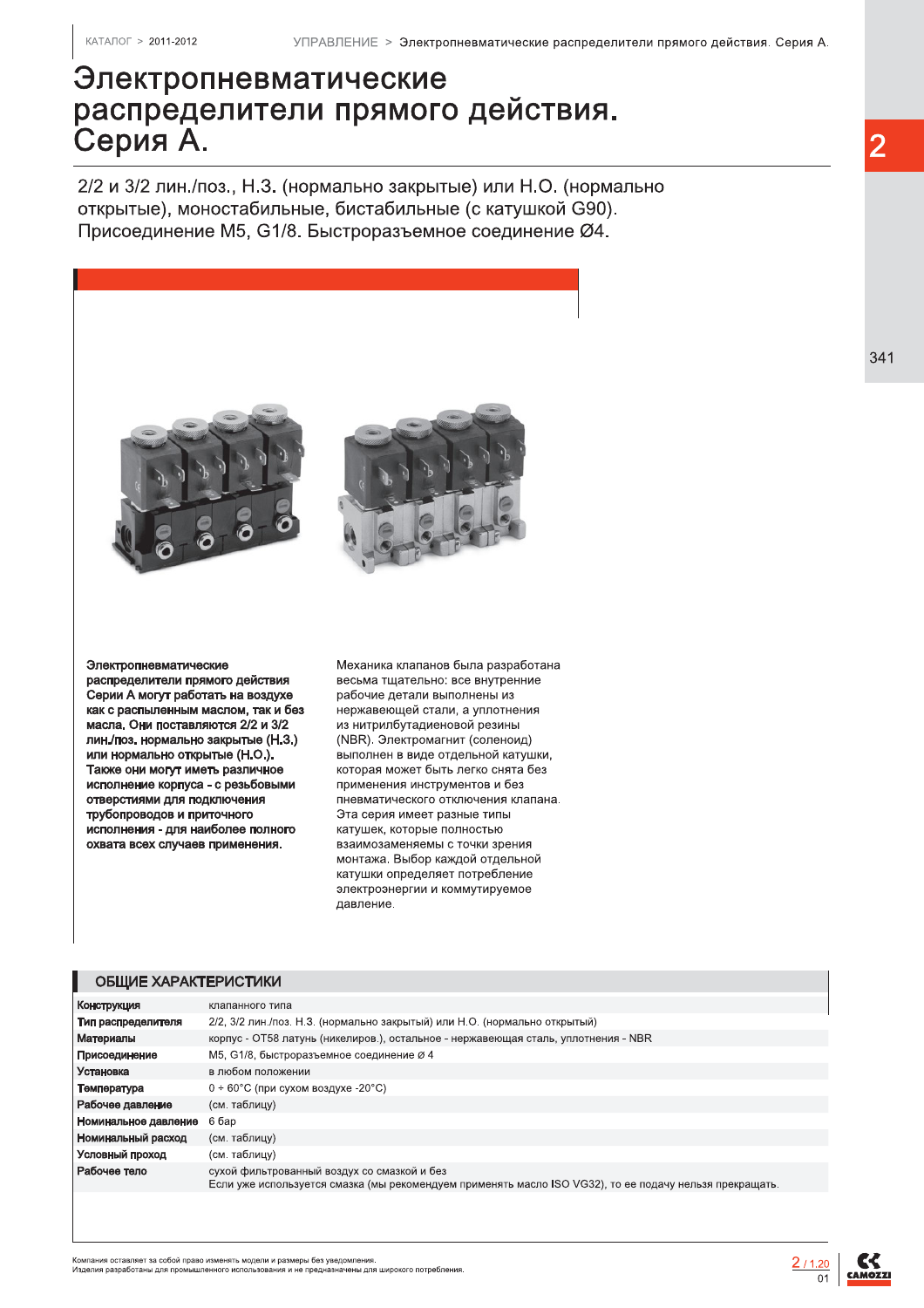|                   | <b>КОДИРОВКА</b>                                                                                                                                                                                                                                                                                                                                                                                                                                                                                                                                                                                                                                                                                                                                                  |
|-------------------|-------------------------------------------------------------------------------------------------------------------------------------------------------------------------------------------------------------------------------------------------------------------------------------------------------------------------------------------------------------------------------------------------------------------------------------------------------------------------------------------------------------------------------------------------------------------------------------------------------------------------------------------------------------------------------------------------------------------------------------------------------------------|
| Α                 | 3<br>$\mathbf C$<br>$\overline{2}$<br>$\overline{7}$<br>3<br>U<br>1<br>O<br>7                                                                                                                                                                                                                                                                                                                                                                                                                                                                                                                                                                                                                                                                                     |
|                   |                                                                                                                                                                                                                                                                                                                                                                                                                                                                                                                                                                                                                                                                                                                                                                   |
| A                 | СЕРИЯ                                                                                                                                                                                                                                                                                                                                                                                                                                                                                                                                                                                                                                                                                                                                                             |
| 3                 | КОНСТРУКЦИЯ КОРПУСА<br>1 = основание (24x24 мм), монтаж в любом положении<br>2 = основание (24x24 мм), монтаж в одном положении<br>3 = резьбовой корпус<br>4 = резьбовой корпус с быстрым выхлопом<br>5 = основание по ISO стандарту, фиксированная<br>6 = основание (16 х 16 мм), монтаж в любом угловом положении<br>7 = монтаж сбоку, в любом угловом положении<br>A = одноместная плита<br>В = 2-х местная плита<br>С = 3-х местная плита<br>$D = 4-x$ местная плита<br>Е = 5-и местная плита<br>F = 6-и местная плита<br>G = 7-и местная плита<br>Н = 8-и местная плита<br>К = 9-и местная плита<br>L = 10-и местная плита<br>M = 11-и местная плита<br>N = 12-и местная плита<br>Р = 13-и местная плита<br>R = 14-и местная плита<br>S = 15-и местная плита |
| 3                 | КОЛИЧЕСТВО ЛИНИЙ<br>$2 = 2$ линии<br>$3 = 3$ линии                                                                                                                                                                                                                                                                                                                                                                                                                                                                                                                                                                                                                                                                                                                |
| 1                 | ФУНКЦИЯ<br>$1 = H.3$ .<br>2 = Н.О. (подача давления осуществляется через отверстие пилотной части над катушкой)<br>3 = Н.О. (подача давления осуществляется через присоединительное отверстие в корпусе)                                                                                                                                                                                                                                                                                                                                                                                                                                                                                                                                                          |
| O                 | ПРИСОЕДИНЕНИЕ<br>$\mathbf{1}$<br>$\overline{c}$<br>3<br>M <sub>5</sub><br>M <sub>5</sub><br>0<br>M <sub>5</sub><br>G1/8<br>$\mathbf{1}$<br>G1/8<br>M <sub>5</sub><br>3<br>M5<br>G1/8 резьбовое<br>M5<br>4 M <sub>5</sub><br>G1/8 резьбовое<br>M5 (ручное дублирование)<br>M <sub>5</sub><br>А поворотный упл. кольцо<br>В фиксирован. упл. кольцо<br>M5<br>С штуцер Ø 4 (только для многом-х плит) М5                                                                                                                                                                                                                                                                                                                                                             |
|                   | НОМИНАЛЬНЫЙ ДИАМЕТР<br>$C = \varnothing$ 1,5<br>$D = \emptyset$ 2<br>$E = \emptyset$ 2,5                                                                                                                                                                                                                                                                                                                                                                                                                                                                                                                                                                                                                                                                          |
| $\overline{2}$    | МАТЕРИАЛ КОРПУСА<br>$2 = OT58 / a$ люминий<br>3 = технополимер                                                                                                                                                                                                                                                                                                                                                                                                                                                                                                                                                                                                                                                                                                    |
| $\mathbf{r}$<br>U | ГЕРМЕТИЗИРУЮЩИЙ МАТЕРИАЛ<br>G = стеклонаполненный нейлон<br>$U = PET$<br>$A8 = PPS$<br>$H8 = PA6VO$                                                                                                                                                                                                                                                                                                                                                                                                                                                                                                                                                                                                                                                               |
| $\overline{7}$    | РАЗМЕРЫ СОЛЕНОИДА<br>$7 = 22x22$<br>$8 = 30x30$<br>$9 = 22x58$                                                                                                                                                                                                                                                                                                                                                                                                                                                                                                                                                                                                                                                                                                    |
| $\overline{7}$    | НАПРЯЖЕНИЕ СОЛЕНОИДА<br>См. стр. 2/2.35                                                                                                                                                                                                                                                                                                                                                                                                                                                                                                                                                                                                                                                                                                                           |



 $C<sub>CAMOZZI</sub>$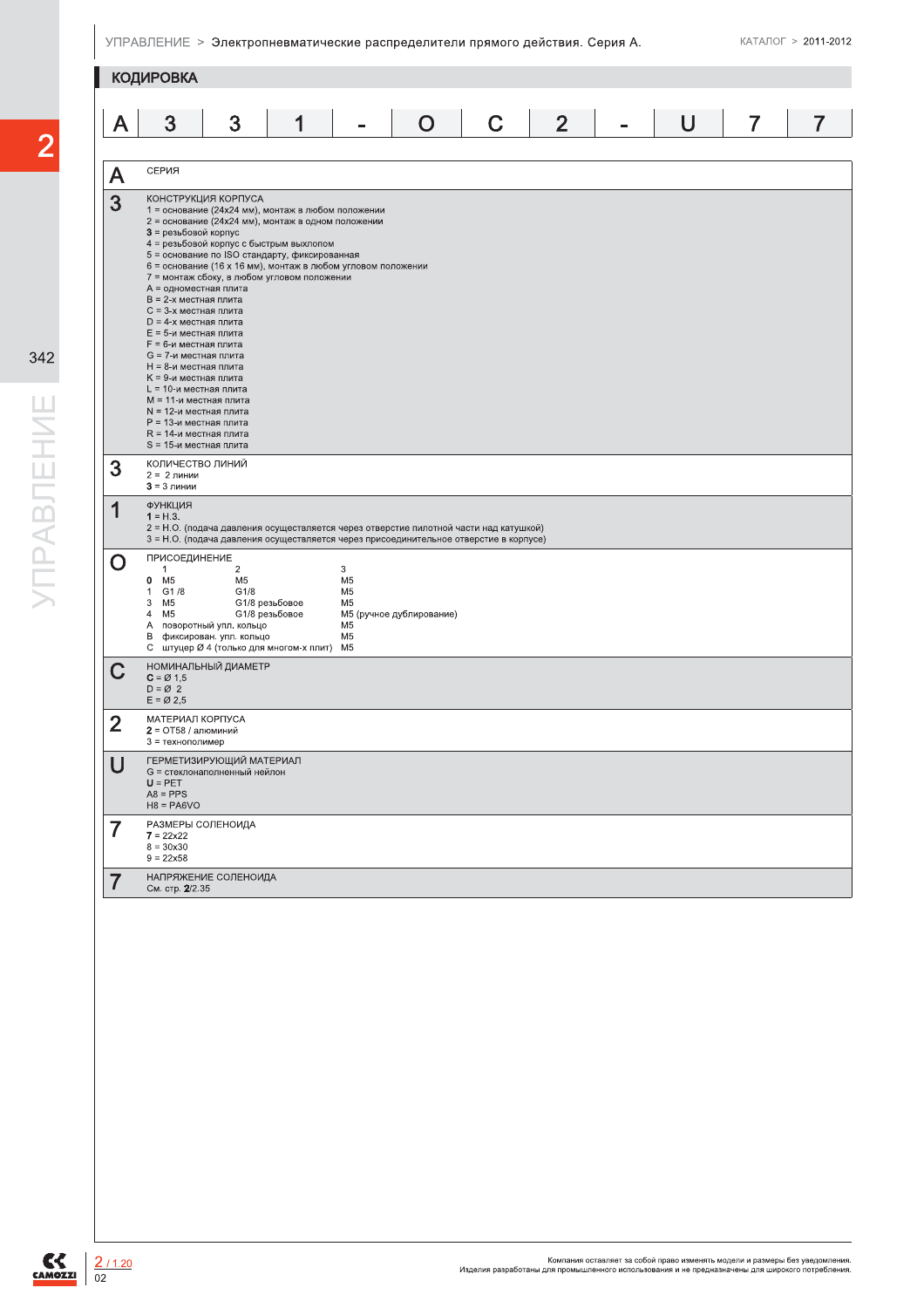### Выбор катушки для распределителя

Функция 2/2 лин./поз. распределителя: для использования на вакууме, вакуум подать на вход "2". Функция 3/2 лин./поз. распределителя: для использования на вакууме, вакуум подать на вход "1".

| Мод.                                          | Эл. катушка ЗВт,<br>рабочее давление, бар | Эл. катушка 4-5Вт,<br>рабочее давление, бар | Эл. катушка 3.5VA,<br>рабочее давление, бар |
|-----------------------------------------------|-------------------------------------------|---------------------------------------------|---------------------------------------------|
| Функция 2/2 лин./поз.<br>распределителя, Н.З. | мин. - макс.                              | мин. - макс.                                | мин. - макс.                                |
| A321-0C2                                      | $-0,9 \div 8$                             | $-0.9 \div 15$                              | $-0.9 \div 15$                              |
| A321-1C2                                      | $-0.9 \div 8$                             | $-0.9 \div 15$                              | $-0.9 \div 15$                              |
| A321-1D2                                      | $-0.9 \div 4$                             | $-0.9 \div 9$                               | $-0.9 ÷ 9$                                  |
| A321-1E2                                      | $-0.9 \div 1$                             | $-0.9 \div 6$                               | $-0.9 \div 6$                               |
| Функция 2/2 лин./поз.<br>распределителя, Н.О. | мин. - макс.                              | мин. - макс.                                | мин. - макс.                                |
| A322-0C2                                      | 2 ÷ 10                                    | $-0.9 \div 10$                              | $-0.9 \div 10$                              |
| A322-1C2                                      | 2 ÷ 10                                    | $-0.9 \div 10$                              | $-0.9 \div 10$                              |
| Функция 3/2 лин./поз.<br>распределителя, Н.З. | мин. - макс.                              | мин. - макс.                                | мин. - макс.                                |
| A131-AC2                                      | 2 ÷ 10                                    | $-0.9 \div 10$                              | $-0.9 \div 10$                              |
| A231-BC1                                      | 2 ÷ 10                                    | $-0.9 \div 10$                              | $-0.9 - 10$                                 |
| A331-0C2                                      | 2 ÷ 10                                    | $-0.9 \div 10$                              | $-0.9 \div 10$                              |
| A331-1C2                                      | 2 ÷ 10                                    | $-0.9 \div 10$                              | $-0.9 \div 10$                              |
| A331-3C2                                      | 2 ÷ 10                                    | $-0.9 \div 10$                              | $-0.9 \div 10$                              |
| A331-4C2                                      | $2 \div 10$                               | $-0.9 \div 10$                              | $-0.9 \div 10$                              |
| A431-1C2                                      | 2 ÷ 10                                    | 2 ÷ 10                                      | 2 ÷ 10                                      |
| A531-BC2                                      | 2 ÷ 10                                    | $-0.9 \div 10$                              | $-0.9 \div 10$                              |
| A631-AC2                                      | 2 ÷ 10                                    | $-0,9 \div 10$                              | $-0.9 \div 10$                              |
| AA31-0C2                                      | 2 ÷ 10                                    | $-0.9 \div 10$                              | $-0.9 \div 10$                              |
| AA31-0C3                                      | 2 ÷ 8                                     | $-0.9 \div 8$                               | $-0.9 \div 8$                               |
| <b>AA31-CC2</b>                               | 2 ÷ 10                                    | $-0.9 \div 10$                              | $-0.9 \div 10$                              |
| AA31-CC3                                      | 2 ÷ 8                                     | $-0.9 \div 8$                               | $-0.9 \div 8$                               |
| Функция 3/2 лин./поз.<br>распределителя, Н.О. | мин. - макс.                              | мин. - макс.                                | мин. - макс.                                |
| A332-0C2                                      | $-0.9 \div 7$                             | $-0.9 \div 7$                               | $-0.9 \div 7$                               |
| A332-1C2                                      | $-0.9 \div 7$                             | $-0,9 \div 7$                               | $-0,9 \div 7$                               |
| A333-0C2                                      | 0 ÷ 7                                     | $\overline{\phantom{a}}$                    | $-0.9 \div 10$                              |
| A333-1C2                                      | 0 ÷ 7                                     | $\overline{a}$                              | $-0.9 \div 10$                              |
| AA33-0C2                                      | 0 ÷ 7                                     | $\overline{\phantom{a}}$                    | $-0.9 \div 8$                               |
| AA33-0C3                                      | 0 ÷ 7                                     | $\overline{\phantom{a}}$                    | $-0.9 \div 8$                               |
| AA33-CC3                                      | 0 ÷ 7                                     | $\overline{\phantom{a}}$                    | $-0.9 \div 8$                               |
|                                               |                                           |                                             |                                             |

 $\overline{2}$ 

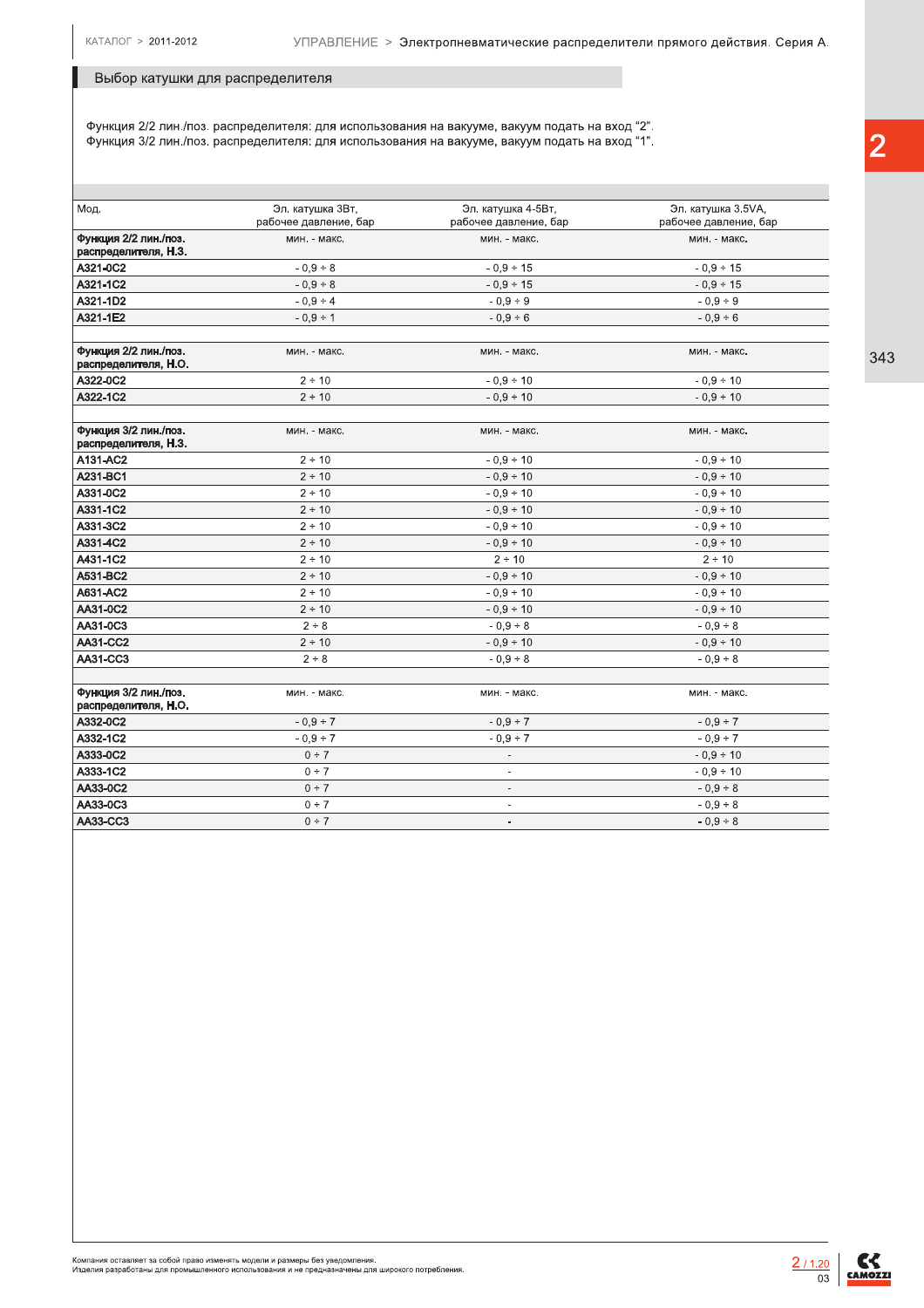## $2/2$  и 3/2 лин/поз. распределитель Мод. А32... и Мод. А33...



УПРАВЛЕНИЕ > Электропневматические распределители прямого действия. Серия А. КАТАЛОГ > 2011-2012<br>2/2 и 3/2 лин/поз. распределитель Мод. А32... и Мод. А33...<br>2/2 и 3/2 лин/поз. распределители, для<br>нндивидуального монтажа, 2/2 и 3/2 лин/поз. распределители. для индивидуального монтажа, могут быть нормально закрытыми и нормально открытыми. Присоединение может быть G1/8 или M5, в то время как выход всегда М5. Для нормально открытых клапанов подвод воздуха осуществляется через отверстие пилотной части над соленоидом (М5).

 $MA$  $20$  $\overline{\mathbb{C}}$ 

 $C$ <sub>10</sub> $\frac{2}{\sqrt{1+\frac{1}{2}}}$ 



| Расход, Qn Обозначение<br>Мод.<br>Условный<br>Присоединение<br>Функция<br>проход, мм<br>Нл/мин<br>A321-OC2-*<br>2/2 H.3.<br>50<br>Ε<br>M <sub>5</sub><br>1,5<br>Ε<br>A321-1C2-*<br>G1/8<br>2/2 H.3.<br>1,5<br>57<br>A321-1D2-*<br>$\overline{2}$<br>97<br>Ε<br>G1/8<br>2/2 H.3.<br>A321-1E2-*<br>Ε<br>G1/8<br>$2/2$ H.3.<br>2,5<br>132<br>G<br>A322-OC2-*<br>1,8<br>M <sub>5</sub><br>2/2 H.O.<br>68<br>A322-1C2-*<br>G<br>G1/8<br>2/2 H.O.<br>1,8<br>82<br>A331-OC2-*<br>M <sub>5</sub><br>$3/2$ H.3.<br>1,5<br>52<br>Α<br>A331-1C2-*<br>57<br>G1/8<br>$3/2$ H.3.<br>1,5<br>Α<br>A332-OC2-*<br>M <sub>5</sub><br>3/2 H.O.<br>1,5<br>53<br>$\mathsf C$<br>A332-1C2-*<br>G1/8<br>3/2 H.O.<br>1,5<br>65<br>C<br>A333-0C2-*<br>3/2 H.O.**<br>$\mathbf C$<br>M <sub>5</sub><br>1,5<br>58<br>A333-1C2-*<br>3/2 H.O.**<br>$\mathbf C$<br>G1/8<br>1,5<br>69<br>3/2 лин./поз. распределитель Мод. АА31<br>3/2 лин./поз. распределители для группового<br>монтажа поставляются Н.З. (нормально<br>закрытыми), с присоединением G1/8 для<br>магистрального давления, выходом может<br>быть коннектор М5 или быстроразъемное<br>соединение Ø4. Эти клапаны снабжены ручным<br>дублированием с защитой от случайного<br>включения и могут быть моностабильными и<br>бистабильными.<br>Поставляются с круглым уплотнительным<br>кольцом и винтами. | C۴<br>A334-1C2 A | 2/2 и 3/2 лин/поз. распределители, для<br>индивидуального монтажа, могут быть<br>нормально закрытыми и нормально открытыми.<br>Присоединение может быть G1/8 или M5, в то<br>время как выход всегда М5.<br>Для нормально открытых клапанов подвод<br>воздуха осуществляется через отверстие<br>пилотной части над соленоидом (М5). |  |  |
|---------------------------------------------------------------------------------------------------------------------------------------------------------------------------------------------------------------------------------------------------------------------------------------------------------------------------------------------------------------------------------------------------------------------------------------------------------------------------------------------------------------------------------------------------------------------------------------------------------------------------------------------------------------------------------------------------------------------------------------------------------------------------------------------------------------------------------------------------------------------------------------------------------------------------------------------------------------------------------------------------------------------------------------------------------------------------------------------------------------------------------------------------------------------------------------------------------------------------------------------------------------------------------------------------------------------------------------|------------------|------------------------------------------------------------------------------------------------------------------------------------------------------------------------------------------------------------------------------------------------------------------------------------------------------------------------------------|--|--|
|                                                                                                                                                                                                                                                                                                                                                                                                                                                                                                                                                                                                                                                                                                                                                                                                                                                                                                                                                                                                                                                                                                                                                                                                                                                                                                                                       |                  |                                                                                                                                                                                                                                                                                                                                    |  |  |
|                                                                                                                                                                                                                                                                                                                                                                                                                                                                                                                                                                                                                                                                                                                                                                                                                                                                                                                                                                                                                                                                                                                                                                                                                                                                                                                                       |                  |                                                                                                                                                                                                                                                                                                                                    |  |  |
|                                                                                                                                                                                                                                                                                                                                                                                                                                                                                                                                                                                                                                                                                                                                                                                                                                                                                                                                                                                                                                                                                                                                                                                                                                                                                                                                       |                  |                                                                                                                                                                                                                                                                                                                                    |  |  |
|                                                                                                                                                                                                                                                                                                                                                                                                                                                                                                                                                                                                                                                                                                                                                                                                                                                                                                                                                                                                                                                                                                                                                                                                                                                                                                                                       |                  |                                                                                                                                                                                                                                                                                                                                    |  |  |
|                                                                                                                                                                                                                                                                                                                                                                                                                                                                                                                                                                                                                                                                                                                                                                                                                                                                                                                                                                                                                                                                                                                                                                                                                                                                                                                                       |                  |                                                                                                                                                                                                                                                                                                                                    |  |  |
|                                                                                                                                                                                                                                                                                                                                                                                                                                                                                                                                                                                                                                                                                                                                                                                                                                                                                                                                                                                                                                                                                                                                                                                                                                                                                                                                       |                  |                                                                                                                                                                                                                                                                                                                                    |  |  |
|                                                                                                                                                                                                                                                                                                                                                                                                                                                                                                                                                                                                                                                                                                                                                                                                                                                                                                                                                                                                                                                                                                                                                                                                                                                                                                                                       |                  |                                                                                                                                                                                                                                                                                                                                    |  |  |
|                                                                                                                                                                                                                                                                                                                                                                                                                                                                                                                                                                                                                                                                                                                                                                                                                                                                                                                                                                                                                                                                                                                                                                                                                                                                                                                                       |                  |                                                                                                                                                                                                                                                                                                                                    |  |  |
|                                                                                                                                                                                                                                                                                                                                                                                                                                                                                                                                                                                                                                                                                                                                                                                                                                                                                                                                                                                                                                                                                                                                                                                                                                                                                                                                       |                  |                                                                                                                                                                                                                                                                                                                                    |  |  |
|                                                                                                                                                                                                                                                                                                                                                                                                                                                                                                                                                                                                                                                                                                                                                                                                                                                                                                                                                                                                                                                                                                                                                                                                                                                                                                                                       |                  |                                                                                                                                                                                                                                                                                                                                    |  |  |
|                                                                                                                                                                                                                                                                                                                                                                                                                                                                                                                                                                                                                                                                                                                                                                                                                                                                                                                                                                                                                                                                                                                                                                                                                                                                                                                                       |                  |                                                                                                                                                                                                                                                                                                                                    |  |  |
|                                                                                                                                                                                                                                                                                                                                                                                                                                                                                                                                                                                                                                                                                                                                                                                                                                                                                                                                                                                                                                                                                                                                                                                                                                                                                                                                       |                  |                                                                                                                                                                                                                                                                                                                                    |  |  |
|                                                                                                                                                                                                                                                                                                                                                                                                                                                                                                                                                                                                                                                                                                                                                                                                                                                                                                                                                                                                                                                                                                                                                                                                                                                                                                                                       |                  |                                                                                                                                                                                                                                                                                                                                    |  |  |
|                                                                                                                                                                                                                                                                                                                                                                                                                                                                                                                                                                                                                                                                                                                                                                                                                                                                                                                                                                                                                                                                                                                                                                                                                                                                                                                                       |                  |                                                                                                                                                                                                                                                                                                                                    |  |  |
|                                                                                                                                                                                                                                                                                                                                                                                                                                                                                                                                                                                                                                                                                                                                                                                                                                                                                                                                                                                                                                                                                                                                                                                                                                                                                                                                       |                  |                                                                                                                                                                                                                                                                                                                                    |  |  |
|                                                                                                                                                                                                                                                                                                                                                                                                                                                                                                                                                                                                                                                                                                                                                                                                                                                                                                                                                                                                                                                                                                                                                                                                                                                                                                                                       |                  |                                                                                                                                                                                                                                                                                                                                    |  |  |

\* Требуется выбор катушки \*\*Для Н.О. распределителей с подводом<br>воздуха через отверстие в корпусе необходимо использовать соленоиды<br>молелей U771, U7K1, G771, G7K1.





 $G1/8$ 





B  $\frac{1}{2}$  $\frac{1}{2}$  $\frac{1}{2}$  $\frac{1}{2}$  $\frac{1}{2}$ 

10  $\pi$ 

| Мод.       | Присоединение<br>ВХОД / ВЫХОД | Функция     | Условный<br>проход, мм | Ручное<br>дублирование | Нл/мин | Расход Qn. Обозначение |
|------------|-------------------------------|-------------|------------------------|------------------------|--------|------------------------|
| AA31-OC2-* | G1/8 M5                       | $3/2$ H.3.  | 1,5                    | Да                     | 53     | B                      |
| AA31-CC2-* | G1/8 Ø4                       | $3/2$ H.3.  | 1,5                    | Да                     | 55     | B                      |
| AA31-OC3-* | G1/8 M5                       | $3/2$ H.3.  | 1,5                    | Да                     | 53     | B                      |
| AA33-OC2-* | G1/8 M5                       | $3/2$ H.O.* | 1,5                    | Нет                    | 53     | C                      |
| AA33-CC2-* | G1/8 Ø4                       | $3/2$ H.O.* | 1.5                    | Нет                    | 55     | C                      |
| AA33-OC3-* | G1/8 M5                       | $3/2$ H.O.* | 1,5                    | Her                    | 53     | C                      |
| AA31-CC3-* | G1/8 Ø4                       | $3/2$ H.3.  | 1,5                    | Да                     | 55     | B                      |
| AA33-CC3-* | G1/8 Ø4                       | $3/2$ H.O.* | 1.5                    | Нет                    | 65     | С                      |

С

\* Требуется выбор катушки

\*\*Для Н.О. распределителей с подводом

воздуха через отверстие в корпусе необходимо использовать соленоиды моделей U771, U7K1, G771, G7K1,

 $C<sub>2</sub>$ 

Компания оставляет за собой право изменять модели и размеры без уведомления.<br>Изделия разработаны для промышленного использования и не предназначены для широкого потребления.

AA31-<br>AA33-

 $rac{8}{7}$ 

 $\overline{5}$ 

ெ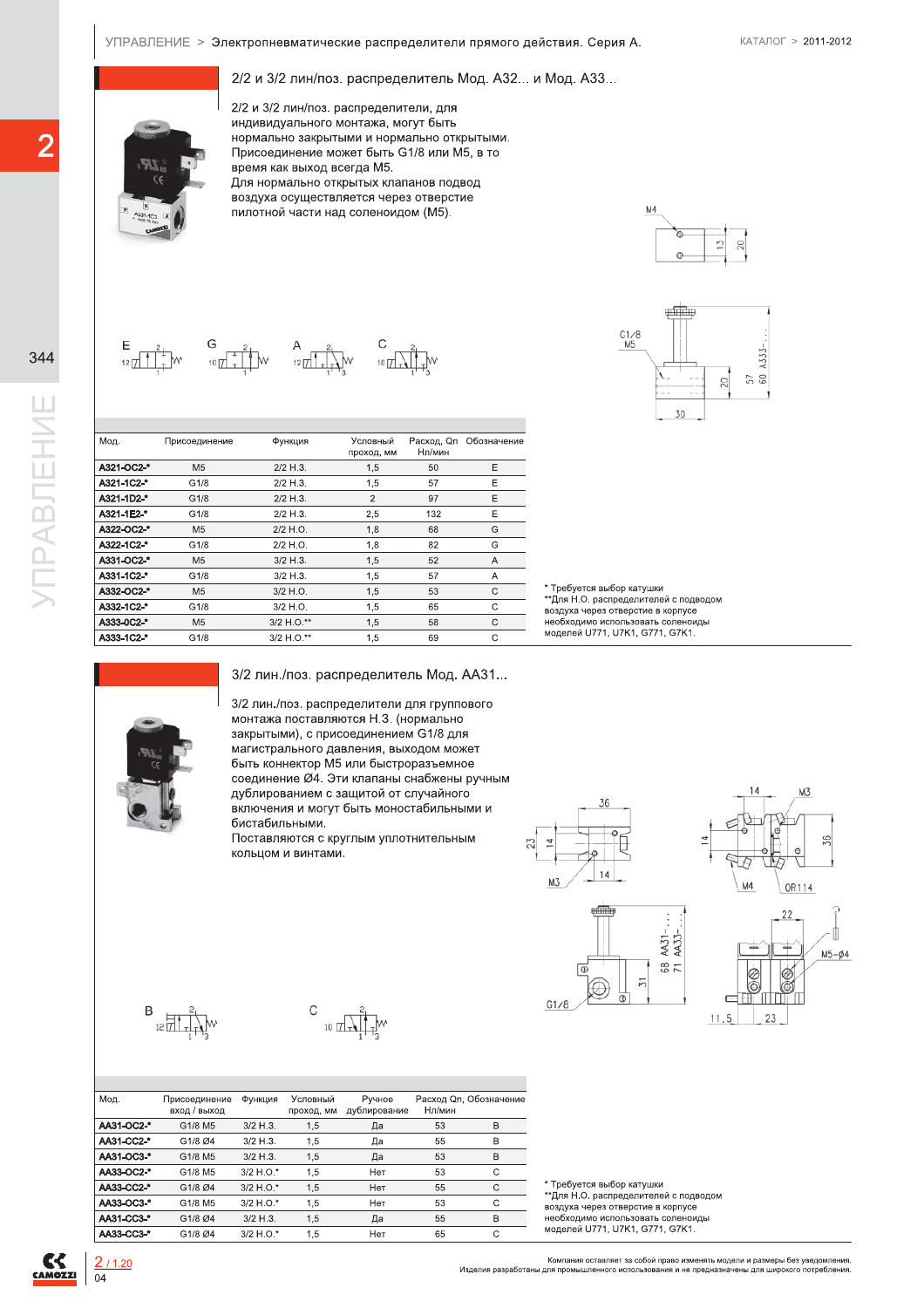КАТАЛОГ > 2011-2012

3/2 лин./поз. распределитель Мод. А43...  $M<sub>4</sub>$ 3/2 лин./поз. нормально закрытый (Н.З.) распределитель, присоединением G1/8, снабжен Þ. встроенным клапаном быстрого выхлопа. Эта  $\oplus$ особенность не только позволяет уменьшить размер, но и увеличить скорость работы. Он особенно подходит для запитки небольших односторонних enfilm пневмоцилиндров и заполнения пневматических емкостей. **M5**  $\approx$ требуется выбор катушки ഗ  $12$   $\frac{1}{2}$  $G1/8$  $4($ 

| Мод.       | Присоединение | Функция | Условный проход, мм | Расход Qn, Нл/мин |
|------------|---------------|---------|---------------------|-------------------|
| A431-1C2-* | G1/8          | ٦.૭     | . ب                 | 36                |
|            |               |         |                     |                   |



требуется выбор катушки

3/2 лин./поз. распределитель Мод. А33...

3/2 лин./поз. нормально закрытый (Н.З.) распределитель разработан для двух очень важных применений: для запуска односторонних миницилиндров и приведения в действие пневматических клапанов с очень низким давлением. Выход клапана оформлен в виде винта с резьбой G1/8, вход - резьбовое отверстие M5.

B 12 J



| Мод.       | Присоединение<br>ВХОД / ВЫХОД | Функция | Условный проход, мм | Ручное дублирование | Расход Qn, Нл/мин | Обозначение |
|------------|-------------------------------|---------|---------------------|---------------------|-------------------|-------------|
| A331-3C2-* | M5/ G1/8                      | H.3.    | l.5                 | He <sub>1</sub>     | 55                |             |
| A331-4C2-* | M5/ G1/8                      | H.3.    | ۵. I                | Да                  | 55                |             |



3/2 лин/поз. распределитель Мод. А23...

 $12$   $\frac{1}{2}$ 

3/2 лин./поз. нормально закрытый (Н.З.) распределитель имеет присоединительную часть, которая может быть установлена на машине с помощью двух винтов. Два круглых уплотнения обеспечивают хорошее прилегание даже к не очень ровной поверхности. Этот клапан снабжен ручным дублированием и может быть как моностабильным так и выполнять функцию бистабильного.



 $12 \sqrt{2}$ 





| Мод           | Присоединение   | Функция | Условный проход, мм | Расход Qn, Нл/мин |
|---------------|-----------------|---------|---------------------|-------------------|
| A231-BC2-000* | приточная часть | ں ا     |                     | 70                |

.<br>Компания оставляет за собой право изменять модели и размеры без уведомления.<br>Изделия разработаны для промышленного использования и не предназначены для широкого потребления

 $2/1.20$  $\overline{05}$ 



345